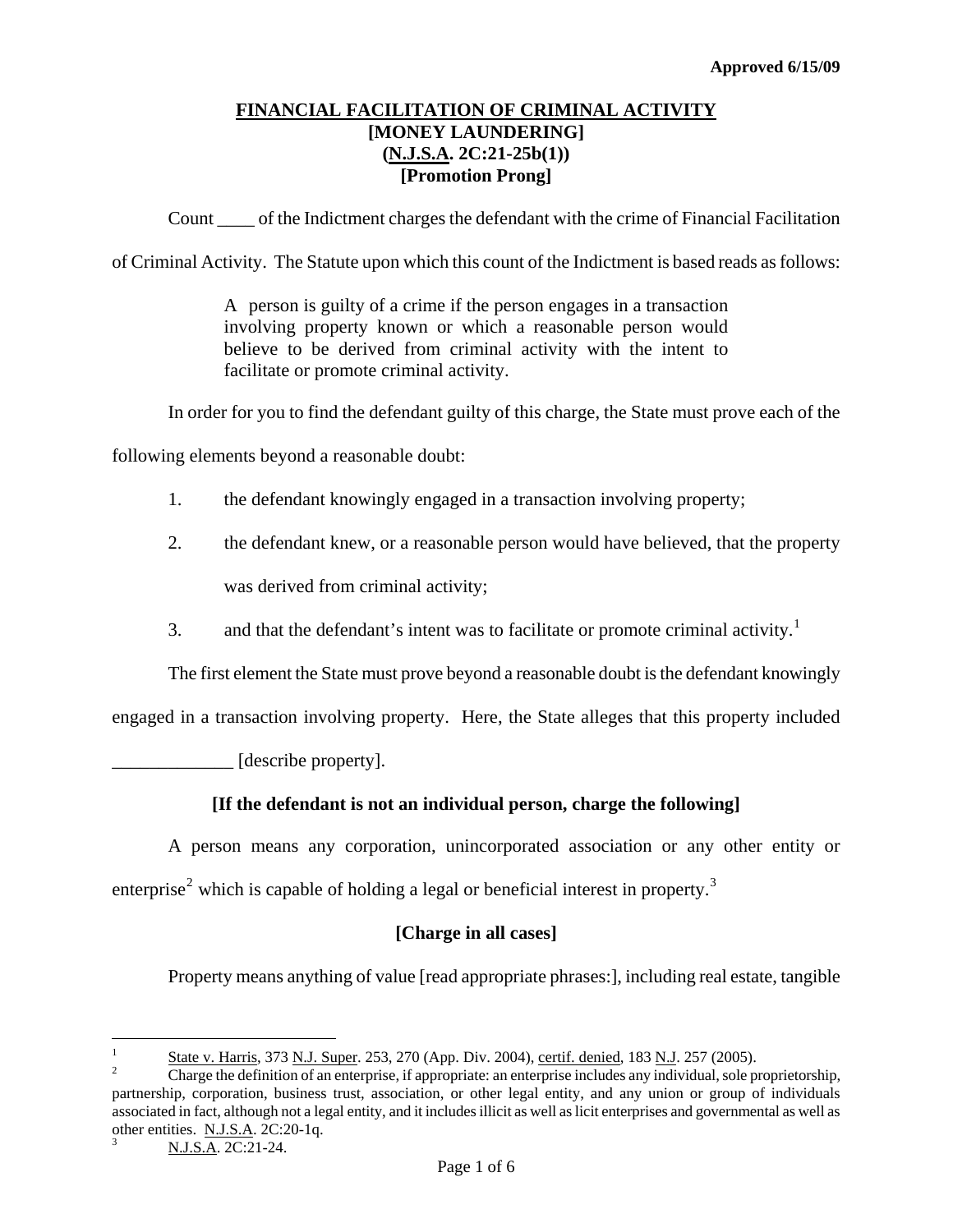and intangible personal property, trade secrets, contract rights, choses in action and other interests in or claims to wealth, admission or transportation tickets, captured or domestic animals, food and drink, electric, gas, steam or other power, financial instruments, information, data and computer software, in either human readable or computer readable form, copies or originals.<sup>[4](#page-0-3)</sup> Property includes any benefit or interest without reduction for expenses incurred for acquisition, maintenance or any other purpose.<sup>[5](#page-1-0)</sup>

A person acts knowingly with respect to the nature of his/her conduct of the attendant circumstances if he/she is aware that his/her conduct is of that nature, or that such circumstances exist, or he/she is aware of the high probability of their existence. A person acts knowingly as to a result of his/her conduct if he/she is aware that it is practically certain that that conduct will cause such a result. Knowing, with knowledge, or equivalent terms have the same meaning.

Knowledge is a condition of the mind. It cannot be seen. It can only be determined by inferences from conduct, words or acts. Therefore, it is not necessary for the State to produce witnesses to testify that a particular defendant stated, for example, that he/she acted with knowledge when he/she had engaged in a particular act. It is within your power to find that proof of knowledge has been furnished beyond a reasonable doubt by inference which may arise from the nature of the acts and the surrounding circumstances.

The second element the State must prove beyond a reasonable doubt is that the defendant knew, or a reasonable person would have believed that the property was derived from criminal activity.

The term "derived from" means obtained directly or indirectly from, maintained by or

<span id="page-1-1"></span>i<br>Li

<sup>4</sup> N.J.S.A. 2C:20-1g.

<span id="page-1-0"></span>N.J.S.A. 2C:21-24.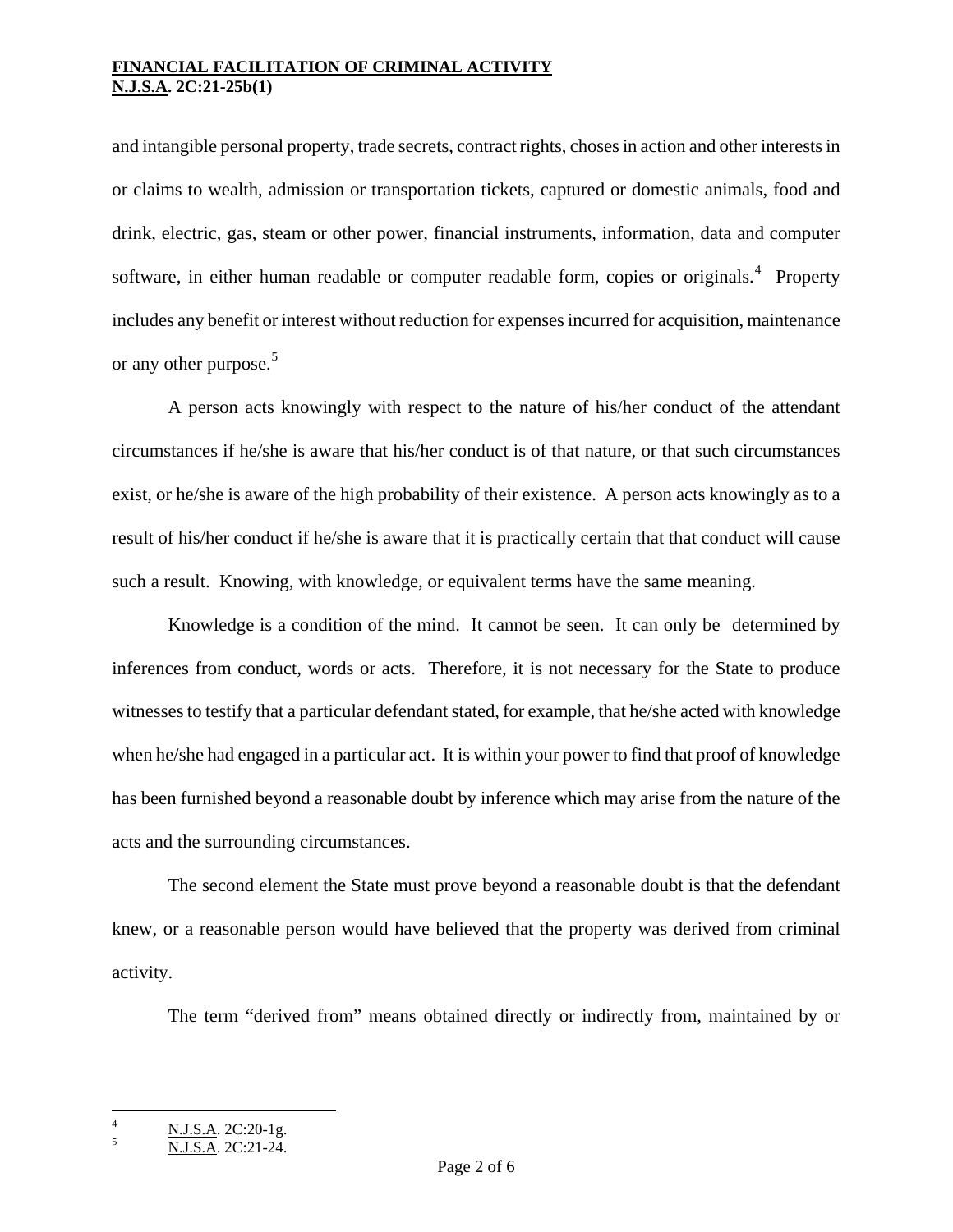realized through.<sup>[6](#page-1-1)</sup>

For the purposes of this section, property is known to be derived from criminal activity if the person knows that the property involved represents proceeds from some form, though not necessarily which form, of criminal activity.<sup>[7](#page-2-0)</sup>

In other words, the defendant must know that the transaction involved criminally derived property but the defendant need not have known that the subject property was derived from specific unlawful activity. $8$  Any criminal activity will suffice.<sup>[9](#page-2-2)</sup>

## **[CHARGE IF APPROPRIATE]**

You may infer that the defendant had this requisite knowledge if you find the following:

- (1) the property is transported or possessed in a fashion inconsistent with the ordinary or usual means of transportation or possession of such property; and
- (2) the property is discovered in the absence of any documentation or other indicia of legitimate origin or right to such property.<sup>[10](#page-2-0)</sup>

An inference is a deduction of fact that may be drawn logically and reasonably from another fact or group of facts established by the evidence. Whether or not an inference should be drawn is for you to decide using your own common sense, knowledge and everyday experience. Ask yourselves is it probable, logical and reasonable. However, you are never required or compelled to draw an inference. You alone decide whether the facts and circumstances shown by the evidence support an inference and you are always free to draw or not to draw an inference. If you draw an inference, you should weigh it in connection with all the other evidence in the case, keeping in mind that the burden of proof is upon the State to prove all the elements of the crime beyond a reasonable

 6  $\frac{6}{7}$  N.J.S.A. 2C:21-24.

<span id="page-2-0"></span> $\frac{N \text{ J.S.A.}}{8}$  2C:21-25d. <u>See also State v. Harris</u>, 373 <u>N.J. Super</u>. at 264, 265.

<span id="page-2-2"></span><span id="page-2-1"></span> $\frac{1}{9}$  State v. Harris, 373 <u>N.J. Super</u>. at 269.

An independent predicate offense is not necessary to the prosecution of this statute. State v. Harris, 373 N.J.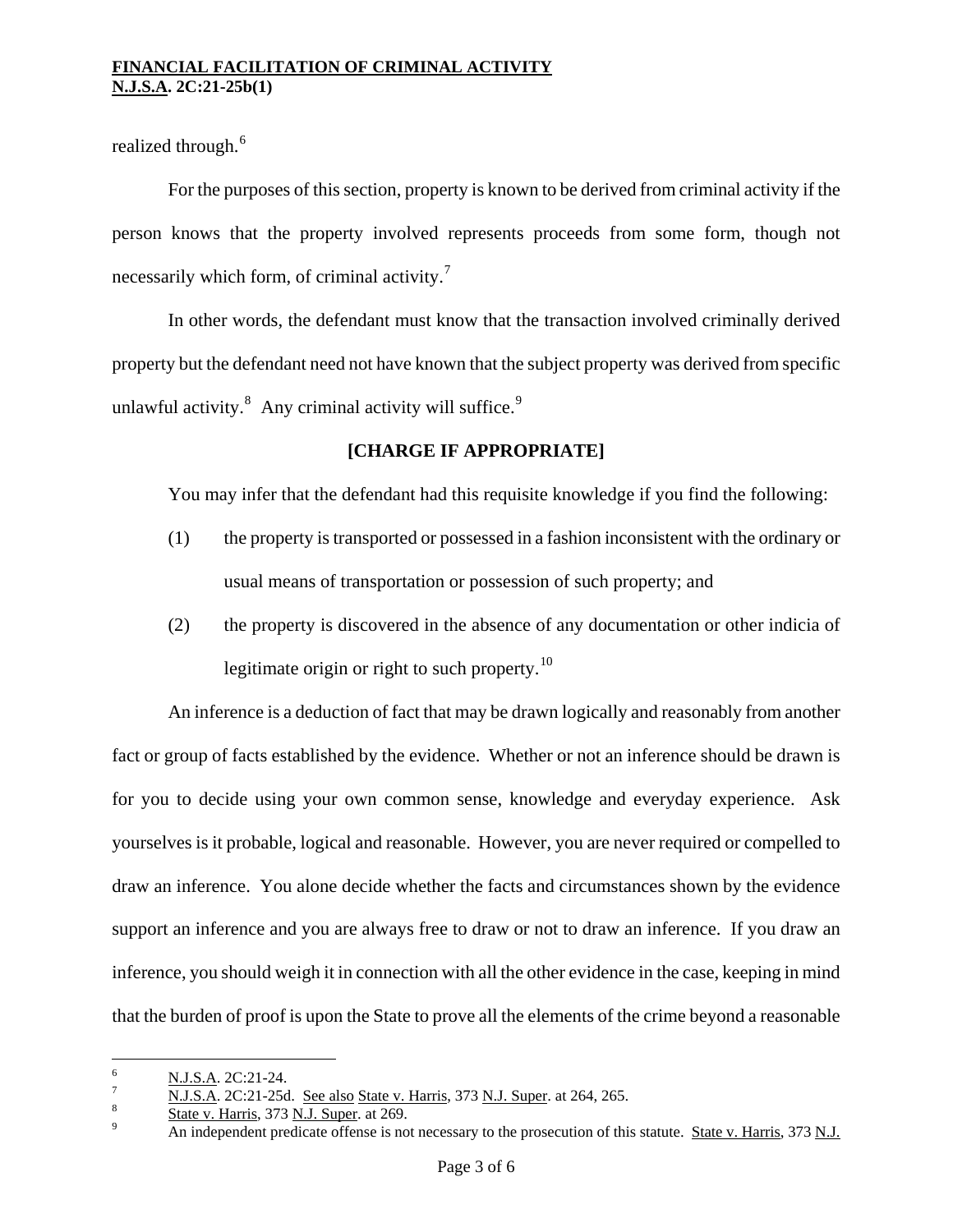$doubt.<sup>11</sup>$  $doubt.<sup>11</sup>$  $doubt.<sup>11</sup>$ 

## **[Resume Main Charge]**

The third element the State must prove beyond a reasonable doubt is that the defendant's intent was to facilitate or promote criminal activity. Intent means the defendant acted purposely.

A person acts purposely with respect to the nature of his/her conduct or a result thereof if it is his/her conscious object to engage in conduct of that nature or to cause such a result. A person acts purposely with respect to attendant circumstances if he/she is aware of the existence of such circumstances or he/she believes or hopes that they exist. That is, he/she means to do what he/she does. "With purpose," "designed," "with design," or equivalent terms have the same meaning.

Purpose is a state of mind that cannot be seen and can only be determined by inference from conduct, words or acts. A state of mind is rarely susceptible of direct proof, but must ordinarily be inferred from the facts. Therefore, it is not necessary that the State produce witnesses to testify that a defendant said that he/she acted with purpose when he/she engaged in a particular act. His/Her state of mind may be gathered from his/her acts and conduct, from all that he/she said and did at the particular time and place, and from all surrounding circumstances.

If you find that the State has proven beyond a reasonable doubt each of these elements, then you must find the defendant guilty. If, on the other hand, you find that the State has failed to prove any one of these elements beyond a reasonable doubt, then you must find the defendant not guilty.

The State must prove the amount of the property involved beyond a reasonable doubt. If you found the State has proven all the elements of the offense(s) charged beyond a reasonable doubt, then you must indicate whether you find that the State has proven the amount of the property

<span id="page-3-0"></span>i<br>Li

Super. at 267.<br>  $\frac{N.J.S.A.}{N}$  2C:21-26.<br>
Presumably, the model charge entitled "Circumstantial Evidence," concerning direct and circumstantial evidence, should have already been charged.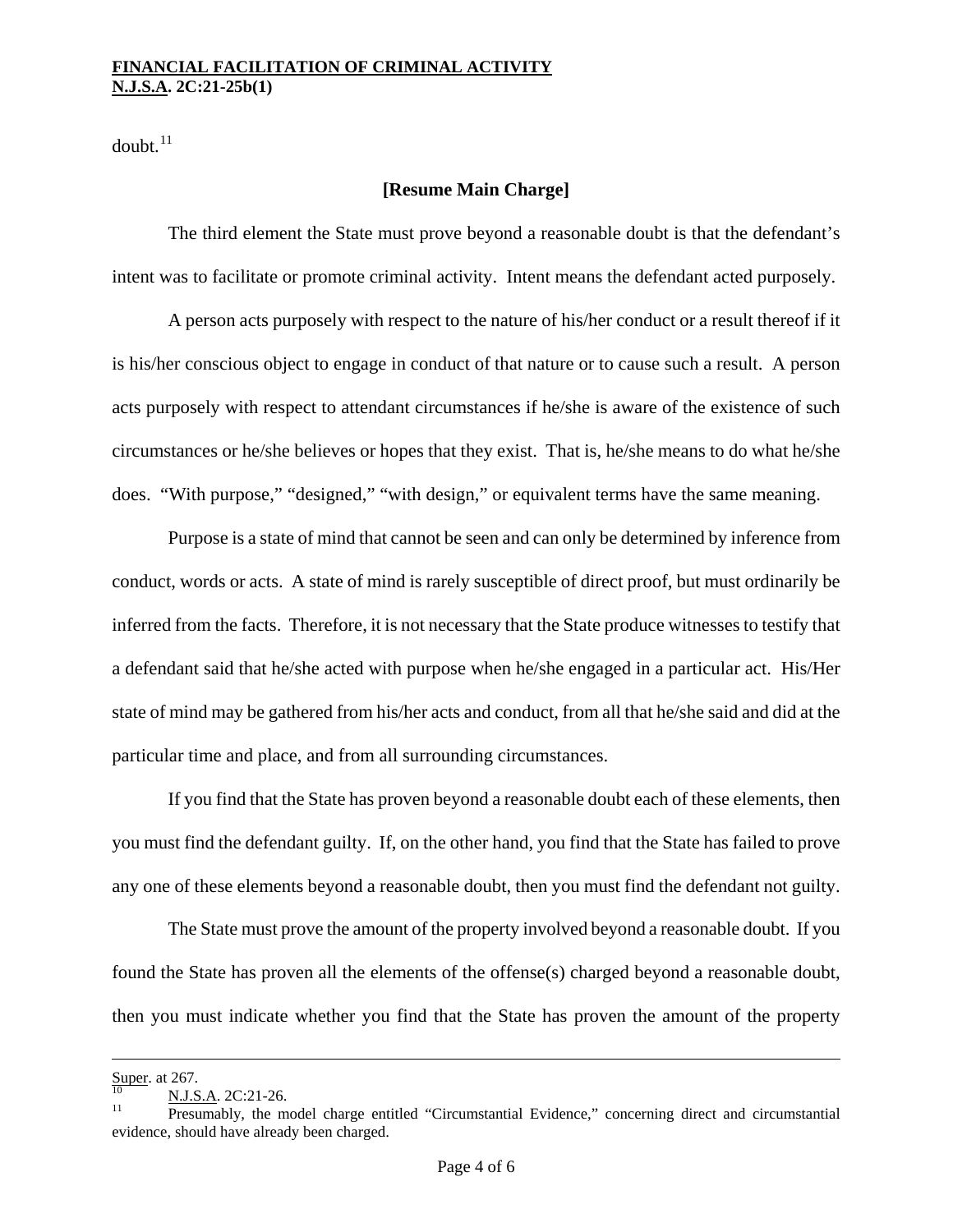involved beyond a reasonable doubt

### **[Choose appropriate]**

- (1) is \$500,000.00 or more;
- (2) is at least \$75,000.00 but less than \$500,000.00;
- (3) is less than  $$75,000.00$ .<sup>[12](#page-3-0)</sup>

The State must prove beyond a reasonable doubt that the property involved has some value.

As I indicated to you previously, property means anything of value [choose appropriate phrases:], including real estate, tangible and intangible personal property, trade secrets, contract rights, choses in action and other interests in or claims to wealth, admission or transportation tickets, captured or domestic animals, food and drink, electric, gas, steam or other power, financial instruments, information, data and computer software, in either human readable or computer readable form, copies or originals.<sup>[13](#page-4-0)</sup> Property includes any benefit or interest without reduction for expenses incurred for acquisition, maintenance or any other purpose.<sup>[14](#page-4-1)</sup>

Value means the fair market value of the property at the time and place of the alleged operative act.<sup>[15](#page-4-2)</sup> Fair market value is the price that a buyer would be willing to pay and a seller would be willing to accept if both parties were aware of all the relevant surrounding circumstances and neither party were under any compulsion to buy or sell.

The State has the burden of proving the fair market value of the property involved. This means the State must prove beyond a reasonable doubt that the property is worth what the State claims it to be.

 $12\,$ 12 N.J.S.A. 2C:21-27a. The jury should mark its selection on the verdict sheet. It is unclear how the State is to proceed in the situation where the State is seeking to impose an anti-money laundering profiteering penalty pursuant to N.J.S.A. 2C:21-27.2b & c; i.e., whether the jury has to determine the value of property involved in order for the State to seek a penalty equal to three times that value given the factors to be considered pursuant to N.J.S.A. 2C:21-27.2c. For the penalty pursuant to N.J.S.A. 2C:21-27.2a, the jury will have decided the degree of the crime by its verdict with regard to categories listed above.

<span id="page-4-3"></span><span id="page-4-2"></span><span id="page-4-1"></span><span id="page-4-0"></span>N.J.S.A. 2C:20-1g.